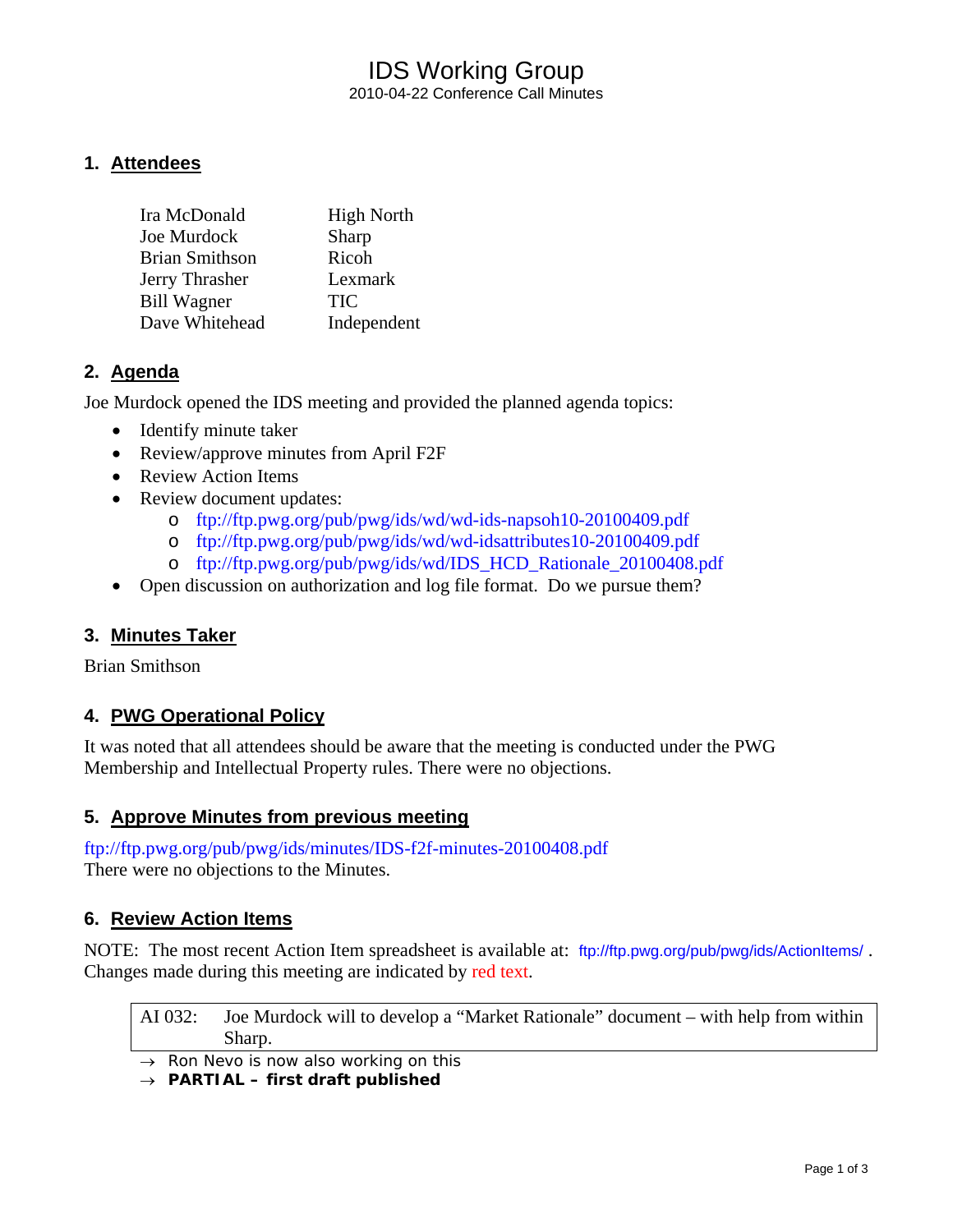# IDS Working Group

2010-04-22 Conference Call Minutes

| AI 033: | Randy Turner will contact Symantec (when appropriate) to encourage discussion with |
|---------|------------------------------------------------------------------------------------|
|         | the PWG about a SHV.                                                               |

→ *This AI is blocked, awaiting market rationale to send to Symantec (see AI #032).*

#### → *ON HOLD*

AI 034: Randy Turner will investigate Symantec's products and their method(s) to "remediate noncompliant endpoints."

### $\rightarrow$  **OPEN**

AI 035: Joe Murdock will investigate Microsoft's method(s) of remediation. [Is it accomplished by passing a URL?]

- → *It is accomplished by passing a URL. Mark it complete. We will be doing our own mediation.*
- → *COMPLETE*

AI 038: (For binding documents) Investigate localization issues.

#### → *OPEN*

AI 041: (For Remediation) Look into providing a remediation URL.

- → *Put on hold awaiting someone (Joe?) to be assigned to make a remediation spec*
- → *Ira suggested that it should be URLs (plural)*
- → *HOLD, unassigned*

AI 042: (For Attributes) Add a table of XML data type mapping for the semantic model and some brief normative text suggesting these items should be added to the MFD system object.

→ *OPEN* 

 $\rightarrow$ 

AI 044: (For NEA Binding) Recast the NEA Binding document as a TCG TNC Binding document.

→ *OPEN, assigned to Randy Turner*

AI 045: Add HCD attributes to the system object in the MFD semantic model

#### → *OPEN, assigned to Joe Murdock and Pete Zehler*

AI 046: Change document titles (and page headers, and references to the documents) according to PWG decision to use the acronym and not the entire name "Printer Working Group".

→ *NEA document was not changed, since it will be completely redone as a TNC document.*  → *COMPLETE* 

AI 047: Take another look at SCAP and figure out what if anything to do in IDS

→ *OPEN, unassigned* 

AI 048: Post a problem statement about authorization to the IDS list

→ *OPEN, Randy*